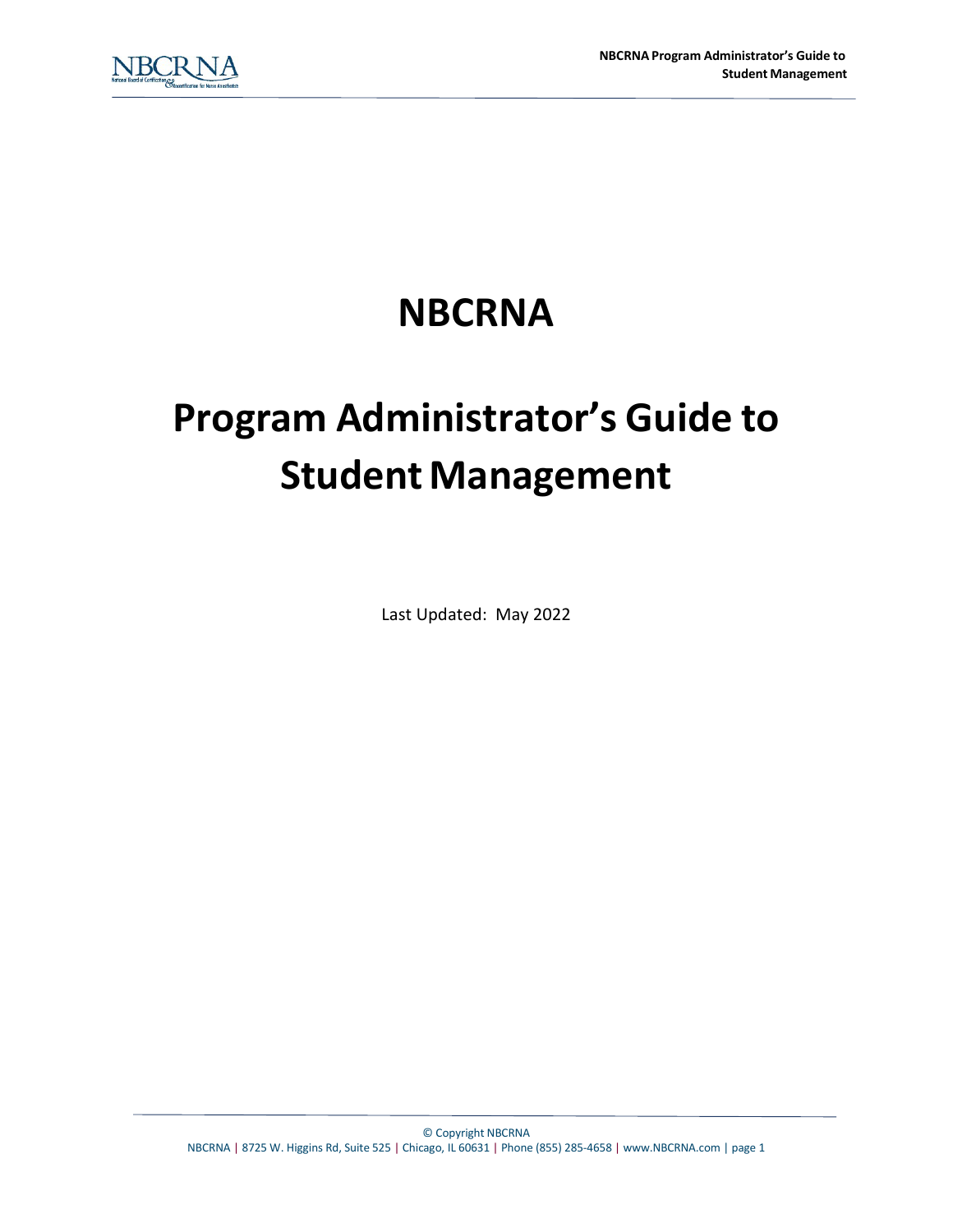

#### **Contents**

Student Enrollment Program [Instructions](#page-2-0)

Change of [Student Status](#page-4-0)

Self-Evaluation Exam (SEE)

National [Certification](#page-10-0) Exam (NCE)

Run Reports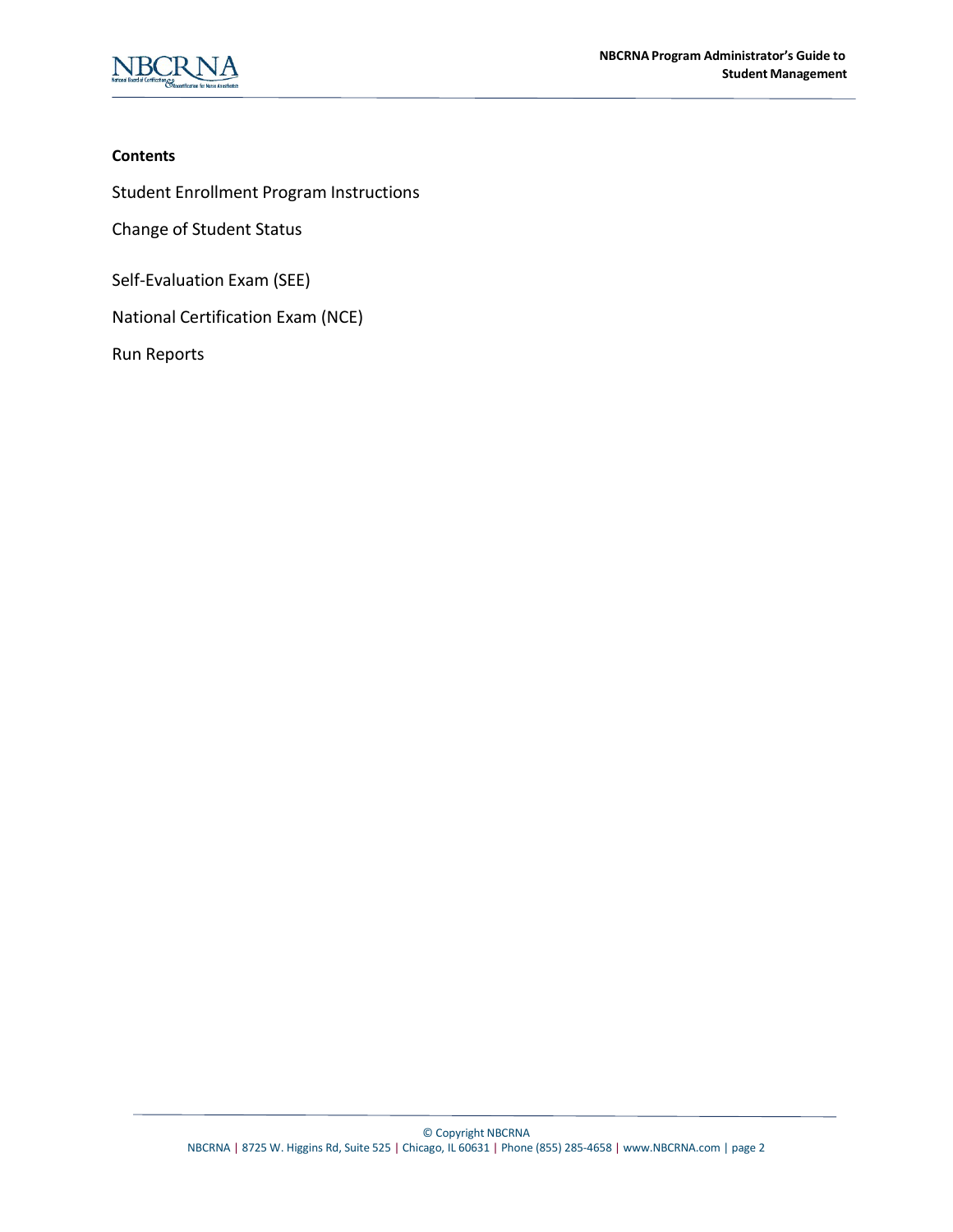

#### **Student Enrollment Program Instructions**

#### <span id="page-2-0"></span>**LOGN**

- Access the NBCRNA web site: [www.NBCRNA.com.](http://www.nbcrna.com/)
- Use the green LOGIN button in the upper right corner of the screen.
- Login using your email address and password.
- From the welcome page select **New Cohort Enrollment**.

#### **Add New Cohort**

Your first step is to establish the general cohort information. Calendar icons and drop-down boxes are provided to facilitate data entry.

- 1. **Official Enrollment Date** Enter the start date for this cohort.
- 2. **Official Completion Date** Enter the completion date of the cohort.
- 3. **Length of Program** Enter the COA approved length of program in months.
- 4. **Degree to be Awarded** From the drop-down box select the degree.
- 5. **Post-Master's Certificate** If a student will receive a post-master's certificate indicate it here.
- 6. **Number of Students to Invite** Enter the total number of NEW enrollees in this cohort. (Do not include any currently enrolled student who may have changed their completion date to align with the new cohort.)
- 7. **AANA Associate Member Payment Responsibility** Indicate the payment responsibility Student or Program.
- 8. Use the **Submit** button to finalize the entries.

#### **Add and Invite Students**

There are two options to enter new students. From the Student Enrollment summary page select the:

**ADD Students** button.

- 1. **Add Students Manually** Enter the first name, last name, email address and last four digits of SSN, and date of birth individually for each student. Also, you can enter additional information (RN License information and clinical background), which are optional for Program.
- 2. Select the **Download Import Template** button to download the excel file use for bulk import students information:
	- $\circ$  Provide minimal data in the orange columns of the file: first name, last name, email address, phone number, date of birth, and last four digits of SSN. You can provide additional information **(RN License information and clinical background)**, which are **optional** for Program.
	- o Upload the completed file to the system using the **Bulk Import Students** button.
- 3. After uploading the file, you will see the list of students, click on **Invite Students** button to invite students to complete the enrollment information. Students will receive an instructional email to complete the application and submit to program for approval.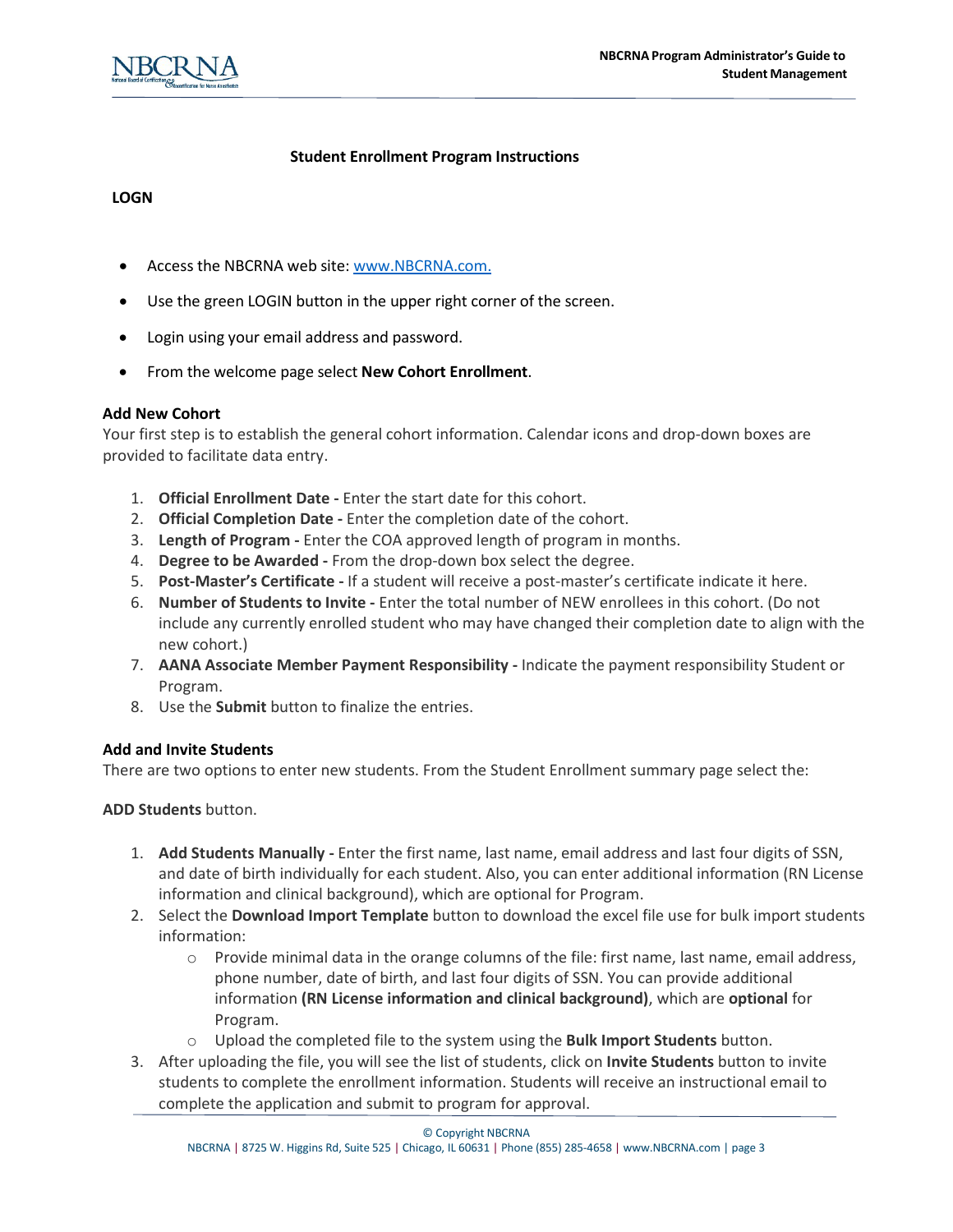

#### **Approve Student Information**

Review and Approve Student(s) Information.

- 1. As student(s) completes their information, they will appear on the list with **Student Submitted** status. A summary list is provided with a student's important information at glance such as, AANA Id, name, email, license(s), etc. You can also review student(s) full information by clicking **Review** icon. If all information is correct, you can approve by clicking **Approve** button or If you found missing/incorrect information for any student, you can send back to students by adding notes for fix and clicking **Required Additional Information** button. Students will receive an email with the notes to correct the incorrect information.
- 2. You can bulk Approve student(s) information at summary list. You can select **Approve** from bulk action dropdown and select students by using "Select All" feature and then hit **Submit** button. **Note:** The list will auto filter upon selecting appropriate action from the dropdown.

#### **Submit Cohort Enrollment**

In this last step before submitting cohort enrollment, review that all students having a status of "Completed" in the status column. If reviewed, then click on **"Complete Cohort Enrollment"** button.

You have now completed the cohort enrollment and you should see all your new students in **Student Management**.

If Program is responsible for students AANA membership dues, then after Submitting Cohort Enrollment, the AANA will email you with instructions to complete your students "Associate Membership" dues payment. AANA Help email [help@aana.com](mailto:help@aana.com)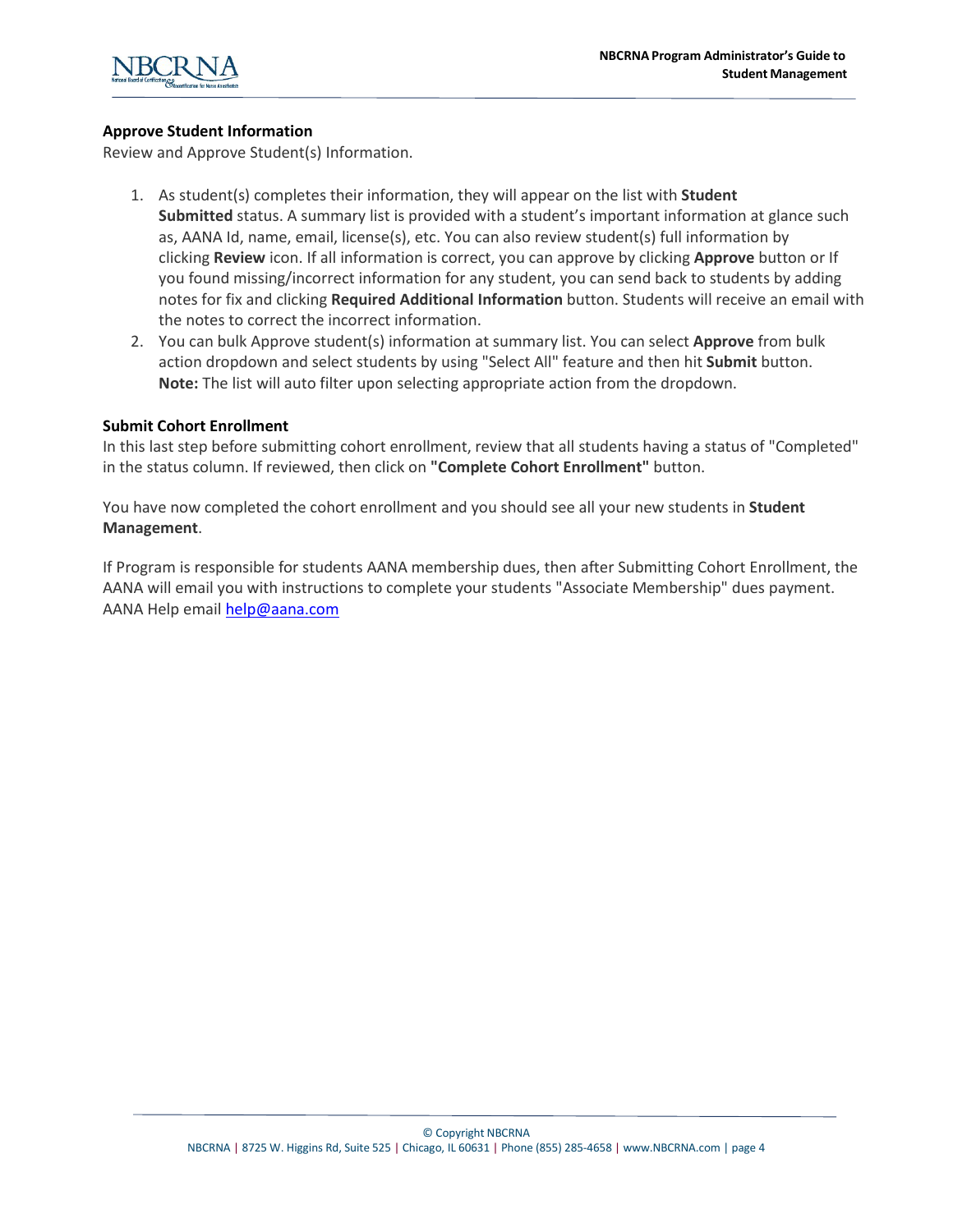

## **Change of Student Status**

#### <span id="page-4-0"></span>**LOGIN**

- Access the NBCRNA web site: [www.NBCRNA.com.](http://www.nbcrna.com/)
- Use the green LOGIN button in the upper right corner of the screen.
- Login using your email address and password.
- From the welcome page select Student Management

#### **Change of Student Status**

If you need to change a student's status or program completion date, you can do this individually or change for your entire cohort.

- 1. To change for an individual student, in the **Edit Student Status** section (column) of the **Student List** section, click on the **Edit** icon. You'll have the option to change program enrollment status or program completion date in the screen that appears.
- 2. Under the **Bulk Student Management Actions** section, click on the **Select action to perform dropdown list**.
- 3. Select **Change Completion Date** button.
- 4. Changes will be implemented in real time.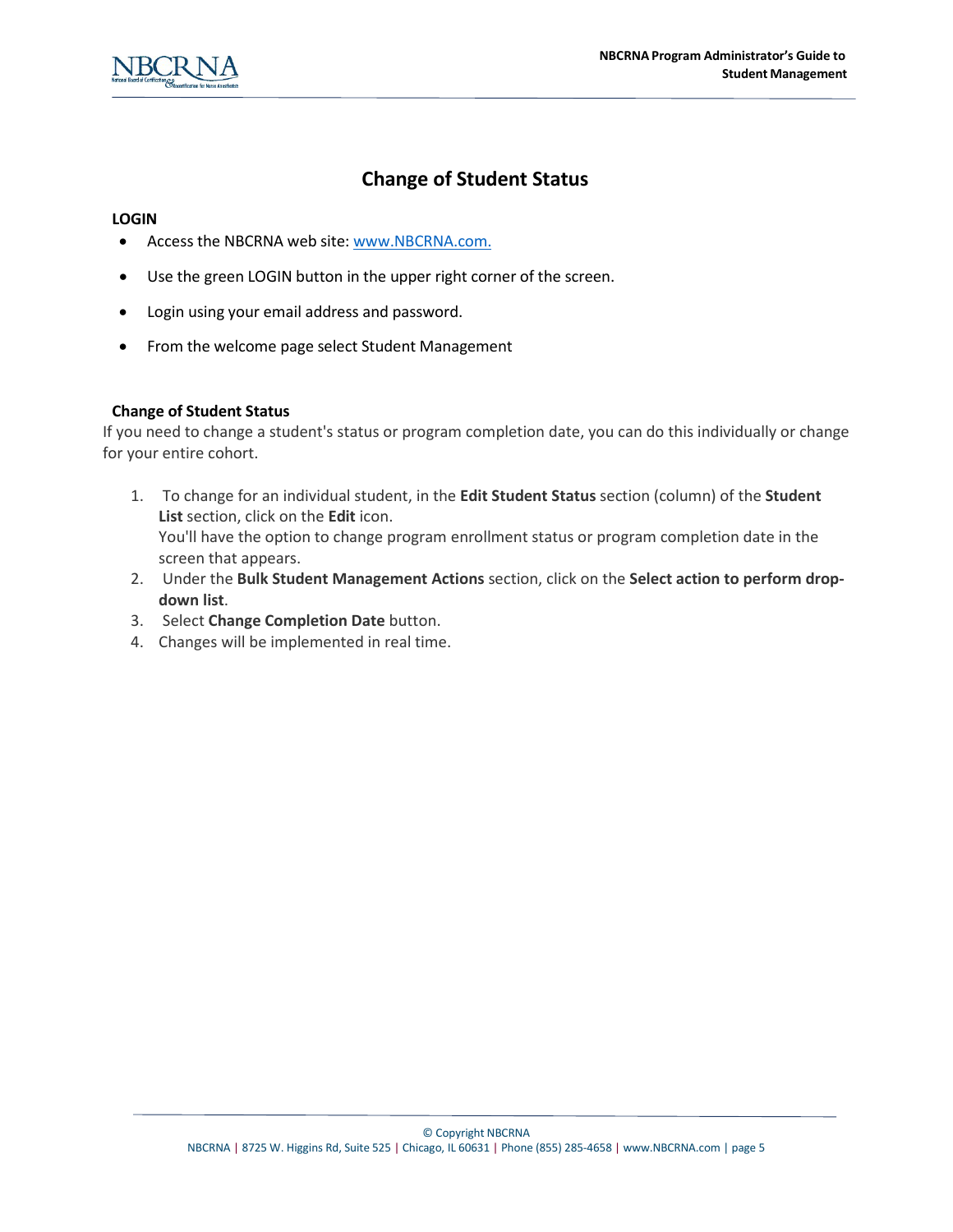## **Self-Evaluation Exam (SEE)**

#### **LOGIN**

- Access the NBCRNA web site: [www.NBCRNA.com.](http://www.nbcrna.com/)
- Use the green LOGIN button in the upper right corner of the screen.
- Login using your email address and password.
- From the welcome page select Student Management.

#### **SEEREQUESTS**

#### **Create SEE Applications**

Create SEE applications for your students right in one central location. Here's how easy it is to create SEE applications:

- 1. Under **Bulk Student Management Action** section, select **Create SEE Application** from the **Select action to perform** drop-down list.
- 2. Choose who pays with the **Select Program or Student** drop-down menu.
- 3. Choose at least one student to create the SEE application. (\**Only students eligible to take a SEE exam will be listed.*)
	- Candidate will be notified of the creation of the **SEE Application**.
	- Other than **Payment**, Program Admin should have nothing more to do here.
- 4. **Payment** is required before the student can be made eligible to schedule or sit for the **Self-Evaluation Examination** (SEE).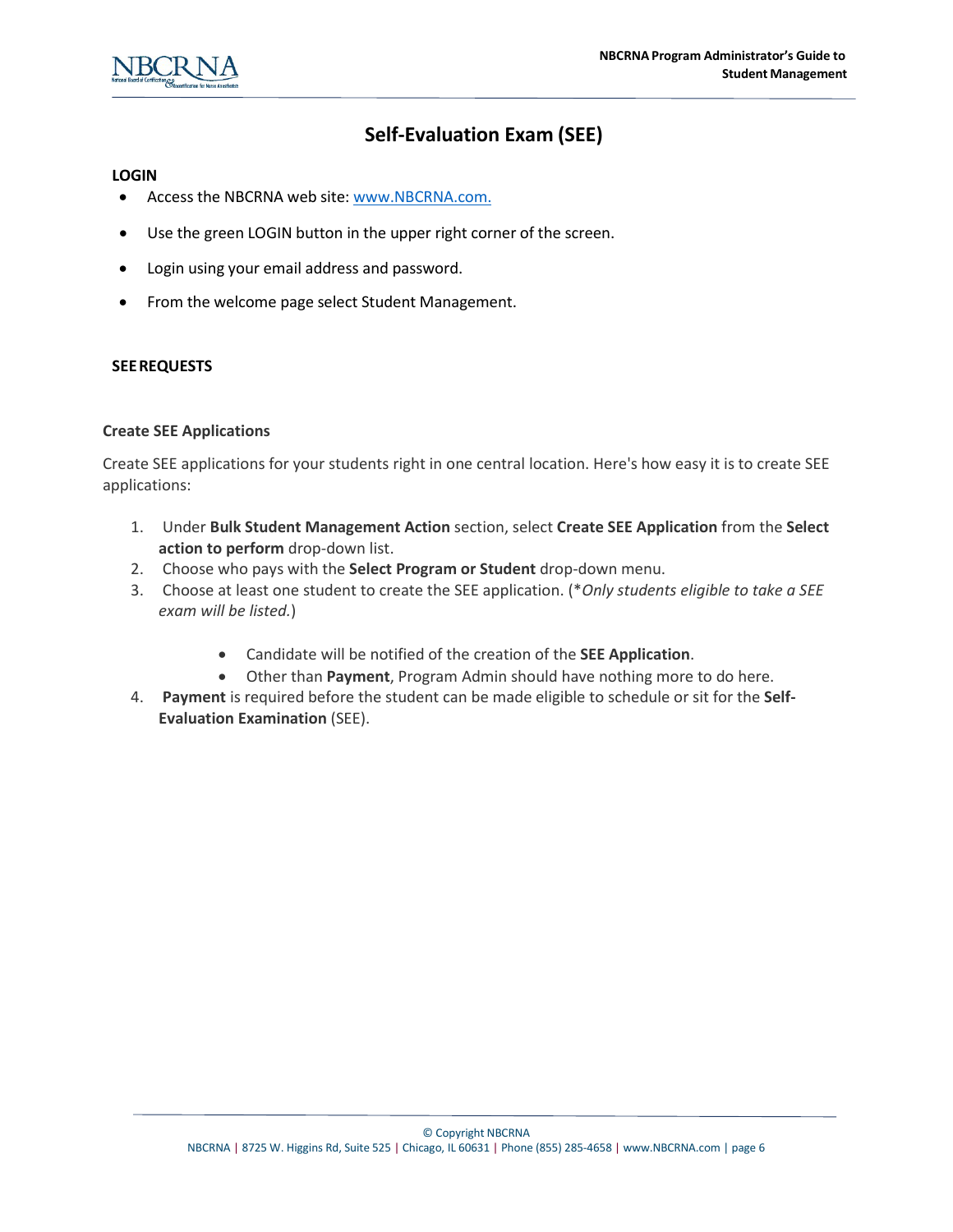

## **National Certification Exam (NCE)**

#### **LOGIN**

- Access the NBCRNA web site: [www.NBCRNA.com.](http://www.nbcrna.com/)
- Use the green LOGIN button in the upper right corner of the screen.
- Login using your email address and password.
- From the welcome page select Student Management.

#### **Create NCE Applications**

Your first step is to create the NCE applications that both Programs and Students are required to complete.

- 1. From **Bulk Student Management Action**, choose the **Select action to perform** option from the dropdown list.
	- 0. Select **Create NCE Application**. \*Note that NCE Applications are only available to students within 45 days of Program Completion Date.
- 2. Under **Payment Responsibility**, select either **Program** or **Student** from the list. Payment is required before any application can advance to **NBCRNA Review**.
- 3. You must select at least one student from the list.
	- 0. You can select one, more than one, or you can select your entire cohort by checking the box.
	- 1. Click **Create NCE Application** button.
- 4. Click on the **Upload Transcripts** button that appears and follow page instructions to begin transcript upload process. Transcript File
- 5. Upload Tips are listed at the end of these instructions.
- 6. Come back to the **Student List** in **Student Management**.

#### **Initial Program Review**

Program Administrators are responsible for providing and reviewing basic program, candidate, and payment information.

- 1. Once the NCE application and transcript have been uploaded for intended students, click on the **Initial Program Review** link under **NCE Application** column.
	- 0. Review and approve **Transcript** information for each student.
	- 1. Decide who will be providing **Candidate Photo**.
	- 2. If Program was selected to provide photo, upload and approve the **Candidate Photo** within the NCE application.
- 2. Within the NCE application, you'll review and verify uploaded transcript information for each student.
- 3. Finally, you'll move the application to **Student Review** and you can do that on the application **Summary** page.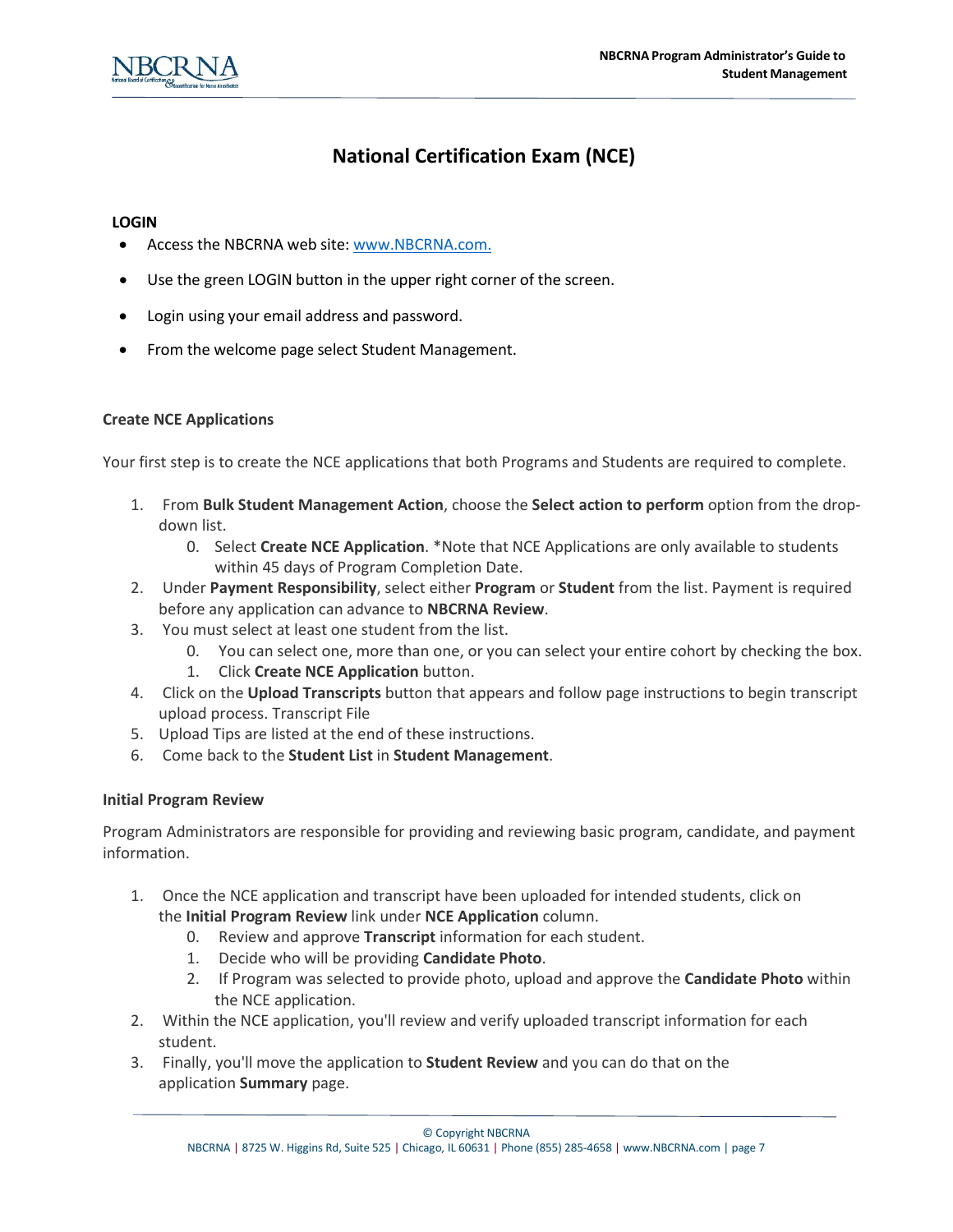



#### **Student Review**

Students need to:

- 1. Provide or review **Candidate Photo**.
- 2. Review Program uploaded **Transcripts** (Academic & Clinical Experience)
- 3. Provide **Payment** for NCE application if **Student** was selected to pay.
- 4. Submit to **Final Program Review**.

#### **Final Program Review**

In this last step before submitting to **NBCRNA** Review, Programs need to:

- 1. Review information provided by **Student** and all information within **NCE Application**.
- 2. Confirm that application and candidate meet the requirements for graduation and eligibility to be considered for the **National Certification Examination** (NCE).
- 3. **Provide Payment** if applicable.
- 4. Submit the NCE application to **NBCRNA Review**. (\* Only the Program Administration or Program Director can provide **Program Completion Confirmation**, *not* any Assistant)

#### **NBCRNA Staff Review**

In the **NBCRNA Review** state, we carefully review to ensure application and graduation requirements have been met. Upon completion of this review, graduates are notified by email and may schedule their exam.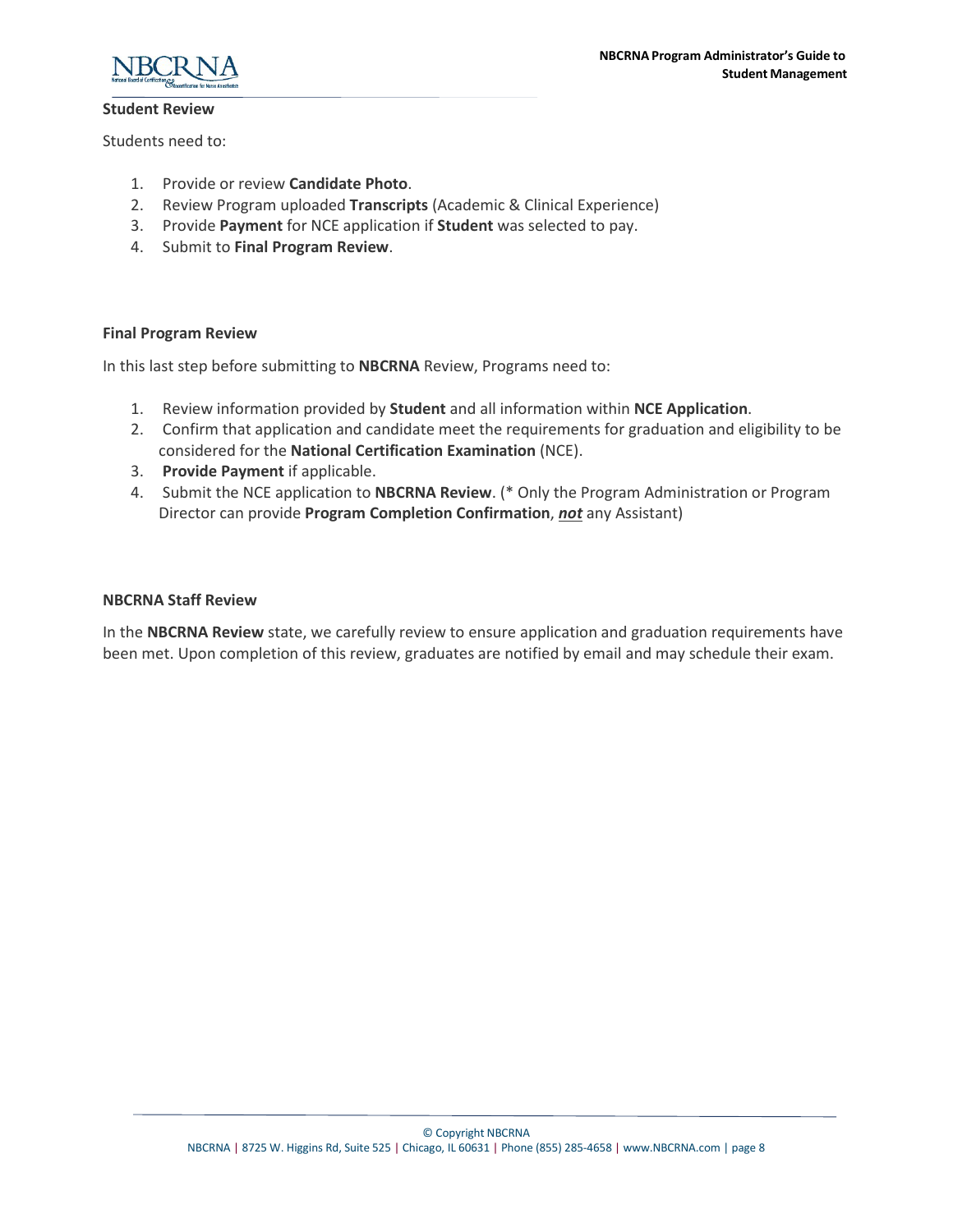

Transcript file upload tips

- Match First and Last names of students
- Confirm AANA ID number
- Remove all decimals (values should be rounded down)
- Populate the Academic record (including the Academic Total)
- Total Clinical Hours some transcript services use a default value that overrides an individual calculation. Please review this value on the Excel file to verify that accurate numbers are reflected.
- Academic Specialties-Doctoral transcripts populate with a 1 (this checks the box on the transcript)
- APRN verifications-populate the five fields with a 1 (this checks the box on the transcript) for; Graduate has received a separate course in: Advanced Health Assessment, Advanced Pharmacology, Physiology and Pathophysiology. Graduate was educated in the: Nurse Anesthetist Role, Population Foci across the lifespan.
- ACLS and PALS populate these columns with a 1 to verify that the expiration dates are valid through the end of the month of program completion.
- Export Excel file in .xlsx format.
- Numerical values should be saved as numbers not text.
- Whole numbers only (round down experiences)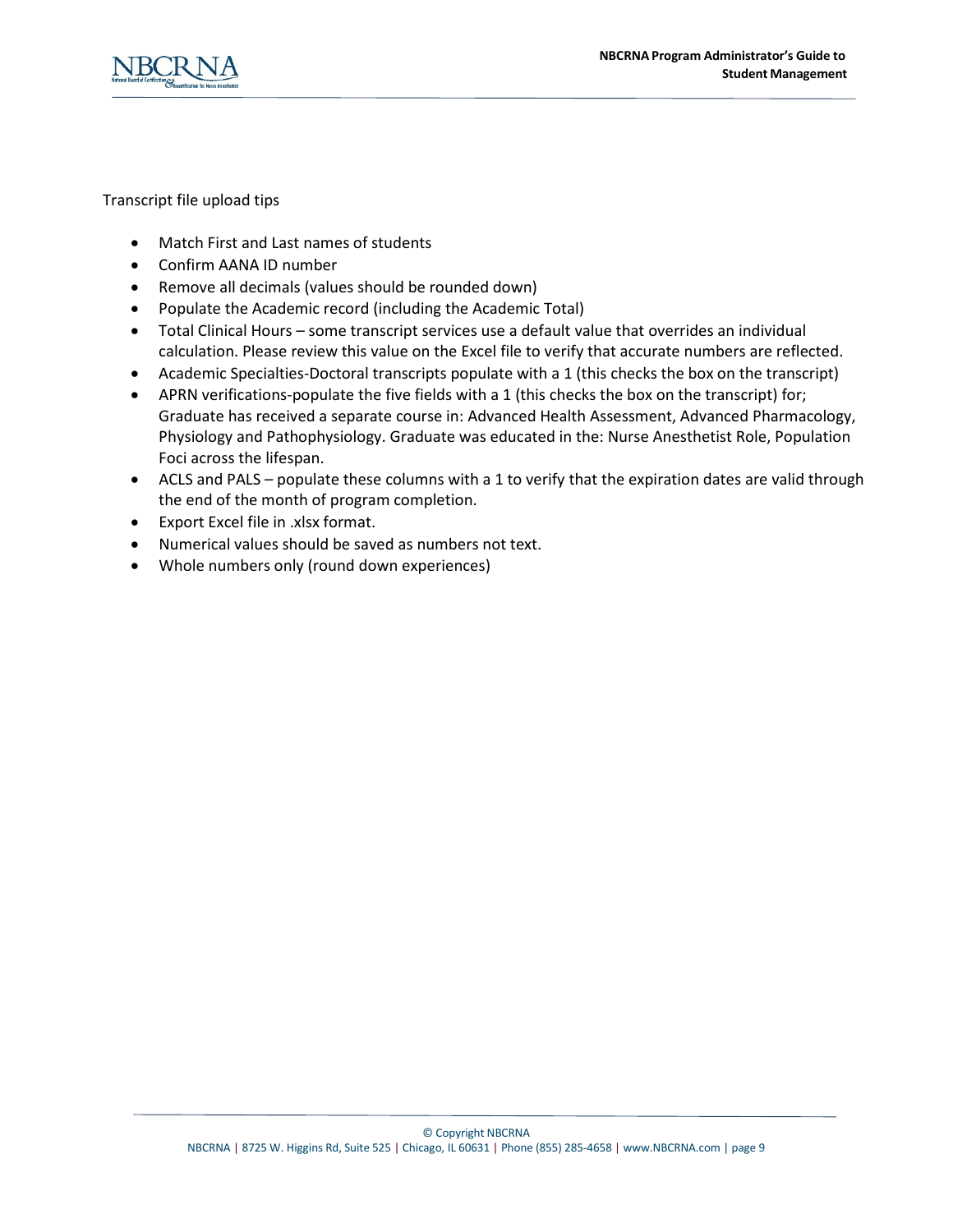

### **Generate Reports**

- Access the NBCRNA web site: [www.NBCRNA.com.](http://www.nbcrna.com/)
- Use the green LOGIN button in the upper right corner of the screen.
- Login using your email address and password.
- From the welcome page select **Student Management.**

#### **ACCESSGenerate Reports**

Generate Student and Program reports in just a few clicks.

- 1. Under **Bulk Student Management Action** section, select **Generate Reports** from the **Select action to perform** drop-down list.
- 2. From the --**Select Report--** option on the drop-down menu, you can select:
	- 0. NCE Application Summary
	- 1. NCE Interim Report
	- 2. SEE Interim Report
	- 3. Student Enrollment Summary
	- 4. Student Status Summary